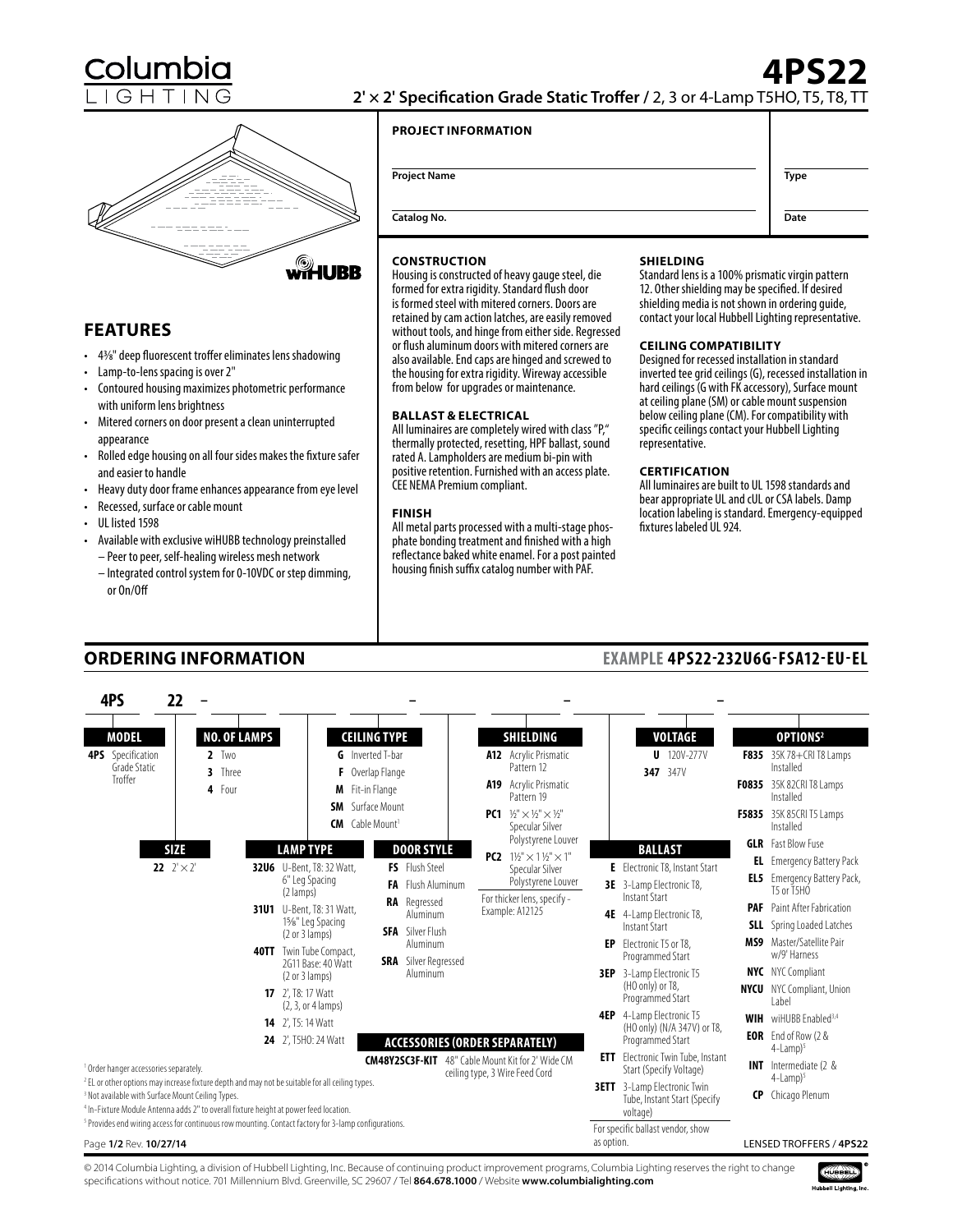# **PHOTOMETRIC DATA**

#### **LUMINAIRE DATA**

| Luminaire                   | 4PS22-232U6G-FSA12<br><b>4PS Lensed Troffer</b><br>$2' \times 2'$ 2-Lamp with A12 Pattern<br><b>Acrylic Lens</b> |
|-----------------------------|------------------------------------------------------------------------------------------------------------------|
| <b>Ballast</b>              | <b>B232I120RH</b>                                                                                                |
| <b>Ballast Factor</b>       | 0.88                                                                                                             |
| Lamp                        | <b>F32T8U6</b>                                                                                                   |
| Lumens per Lamp             | 2850                                                                                                             |
| <b>Total Input Watts</b>    | 55                                                                                                               |
| Mounting                    | Recessed                                                                                                         |
| Shielding Angle             | $0^\circ = 90$ $90^\circ = 90$                                                                                   |
| Spacing Criterion           | $0^\circ = 1.24$ 90 $^\circ = 1.31$                                                                              |
| Luminous Opening<br>in Feet | Length: 1.77<br><b>Width: 1.77</b><br><b>Height: 0.00</b>                                                        |

 $0-180$ 



**ZONAL LUMEN SUMMARY Zone Lumens % Lamp % Fixt.**  $1421$ 0-40 2320 40.7 51.5<br>0-60 3830 67.2 85.1 3830

0-90 4503 79.0 100.0<br>0-180 4503 79.0 100.0

Test **12784** Test Date **3/28/01**

#### **ENERGY DATA**

| Total Luminaire Efficiency                                 | 79.0%                                              |
|------------------------------------------------------------|----------------------------------------------------|
| Luminaire Efficacy Rating (LER)                            | 72                                                 |
| IESNA RP-1-1993 Compliance                                 | Noncompliant                                       |
| Comparative Yearly Lighting<br>Energy Cost per 1000 Lumens | \$3.33 based on<br>3000 hrs. and<br>\$0.08 per KWH |

### **AVG. LUMINANCE** (Candela/Sq. M.)

|                      |          | 0.0  | 22.5 | 45.0 | 67.5 | 90.0 |
|----------------------|----------|------|------|------|------|------|
| Angle                | $\Omega$ | 6174 | 6174 | 6174 | 6174 | 6174 |
|                      | 30       | 5963 | 6050 | 6201 | 6312 | 6367 |
|                      | 40       | 5530 | 5624 | 5840 | 5997 | 6131 |
|                      | 45       | 5121 | 5160 | 5403 | 5670 | 5879 |
| Luminance<br>Average | 50       | 4554 | 4618 | 4848 | 5190 | 5425 |
|                      | 55       | 4019 | 4085 | 4271 | 4666 | 4804 |
|                      | 60       | 3539 | 3470 | 3553 | 3999 | 4095 |
|                      | 65       | 3089 | 2797 | 2748 | 3154 | 3341 |
|                      | 70       | 2763 | 2361 | 2180 | 2732 | 3074 |
|                      | 75       | 2708 | 2416 | 2297 | 2721 | 3186 |
|                      | 80       | 2948 | 2790 | 2928 | 3126 | 3403 |
|                      | 85       | 2957 | 3114 | 3351 | 3824 | 3469 |

### **COEFFICIENTS OF UTILIZATION (%)**

|          | RC             |    | 80 |    |    |    | 70 |    |    | 50 |    |    | 0  |
|----------|----------------|----|----|----|----|----|----|----|----|----|----|----|----|
|          | <b>RW</b>      | 70 | 50 | 30 | 10 | 70 | 50 | 30 | 10 | 50 | 30 | 10 | 0  |
|          |                | 87 | 83 | 80 | 77 | 84 | 81 | 78 | 76 | 78 | 76 | 73 | 67 |
|          | $\overline{2}$ | 79 | 73 | 68 | 64 | 77 | 72 | 67 | 63 | 69 | 65 | 62 | 57 |
|          | 3              | 73 | 65 | 59 | 54 | 71 | 64 | 58 | 54 | 62 | 57 | 53 | 49 |
| RCR<br>R | $\overline{4}$ | 67 | 58 | 52 | 47 | 65 | 57 | 51 | 46 | 55 | 50 | 46 | 43 |
|          | 5              | 62 | 52 | 46 | 41 | 60 | 51 | 45 | 40 | 50 | 44 | 40 | 37 |
|          | 6              | 57 | 47 | 41 | 36 | 56 | 47 | 40 | 36 | 45 | 39 | 35 | 33 |
|          | 7              | 53 | 43 | 36 | 32 | 52 | 42 | 36 | 32 | 41 | 36 | 31 | 29 |
|          | 8              | 50 | 39 | 33 | 28 | 48 | 39 | 33 | 28 | 38 | 32 | 28 | 26 |
|          | 9              | 46 | 36 | 30 | 26 | 45 | 36 | 30 | 26 | 35 | 29 | 25 | 24 |
|          | 10             | 44 | 33 |    | 23 | 43 | 33 | 27 | 23 | 32 | 27 | 23 | 22 |
|          |                |    |    |    |    |    |    |    |    |    |    |    |    |

**RCR** = Room Cavity Ratio

**RC** = Effective Ceiling Cavity Reflectance **RW** = Wall Reflectance

#### **DIMENSIONAL DATA**





For lay-in installation in exposed grid ceilings. Maximum tee widths of 1" and maximum tee heights of 11/2" allowed.



"Fit-in" style extruded trim aligns with modular tile joint. Fixture is supported from concealed suspension, includes adjustable wing hangers.



Overlapping trim conceals edges of ceiling opening. Wing hanger suspension included.

**Flanged cut out dimension for single unit only: 241/8" × 241/8"**

**NOTE:** All dimensions are in inches; dimensions and specifications are subject to change without notice. Please consult factory or check sample for verification.

Page **2/2** Rev. **10/27/14** LENSED TROFFERS / **4PS22**

© 2014 Columbia Lighting, a division of Hubbell Lighting, Inc. Because of continuing product improvement programs, Columbia Lighting reserves the right to change specifications without notice. 701 Millennium Blvd. Greenville, SC 29607 / Tel **864.678.1000** / Website **www.columbialighting.com**